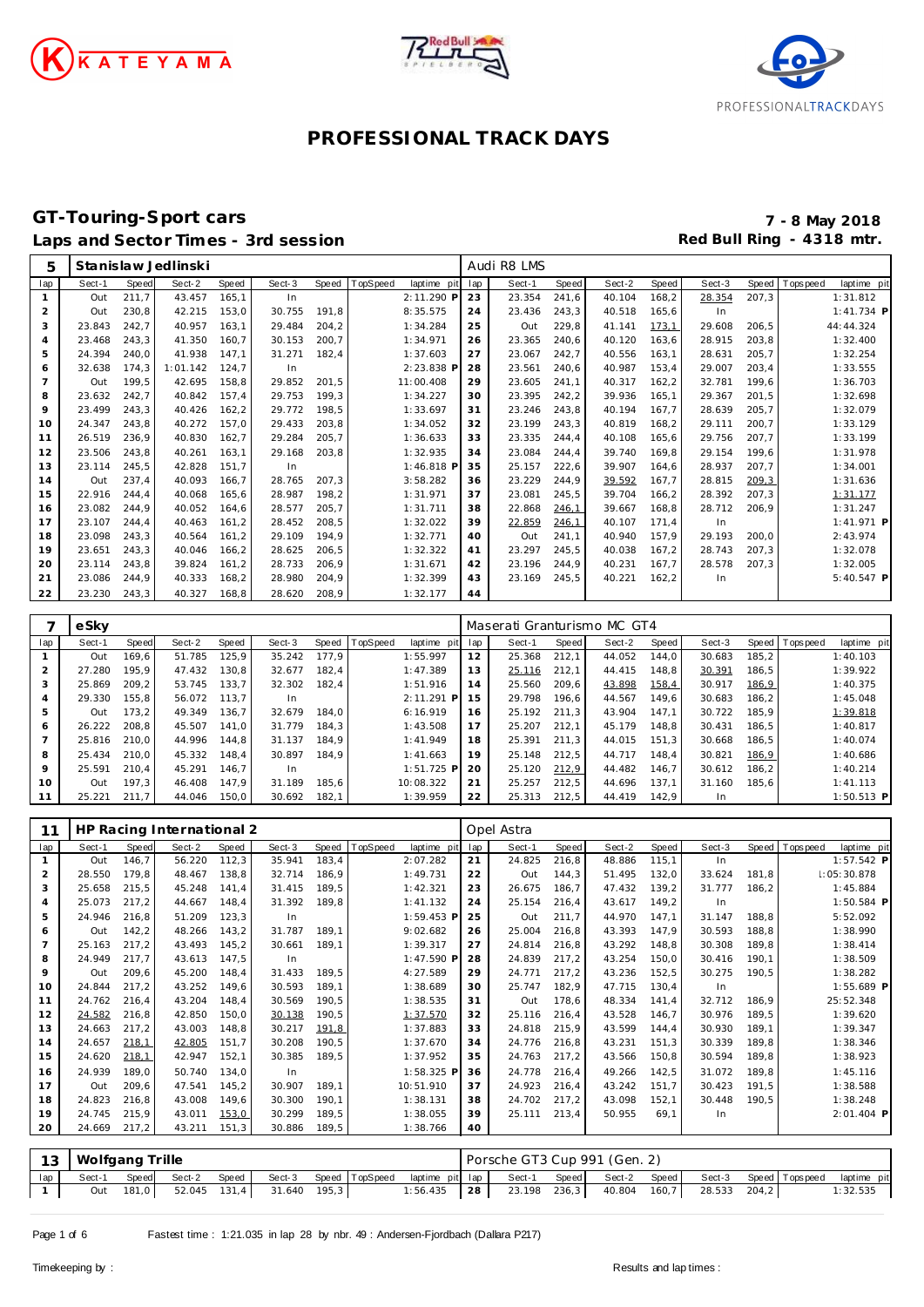





## Laps and Sector Times - 3rd session

# **GT-Touring-Sport cars 7 - 8 May 2018**

| 2  | 24.619 | 227,3 | 43.647 | 136,0 | 29.798 | 204,2 | 1:38.064     | 29 | 22.947 | 238,4 | 40.881 | 161, 2 | 29.090 | 198,9 | 1:32.918     |
|----|--------|-------|--------|-------|--------|-------|--------------|----|--------|-------|--------|--------|--------|-------|--------------|
| 3  | 23.619 | 234,8 | 46.237 | 148.8 | In     |       | $1:47.667$ P | 30 | 23.115 | 239.0 | 40.743 | 161.2  | 28.523 | 204.9 | 1:32.381     |
| 4  | Out    | 191.0 | 43.292 | 145.6 | 29.582 | 199,3 | 8:42.393     | 31 | 23.607 | 237,4 | 40.727 | 158.8  | In     |       | 1:39.082 P   |
| 5  | 23.548 | 235,3 | 41.771 | 162.2 | 29.522 | 203.4 | 1:34.841     | 32 | Out    | 230,8 | 42.476 | 150.4  | 29.381 | 206.1 | 4:41.919     |
| 6  | 23.407 | 236,3 | 41.350 | 150,4 | 28.981 | 202,6 | 1:33.738     | 33 | 23.001 | 239,5 | 41.191 | 162,7  | 28.509 | 206,5 | 1:32.701     |
| 7  | 23.224 | 236,9 | 41.360 | 156.1 | 29.093 | 203,8 | 1:33.677     | 34 | 23.005 | 239,0 | 40.721 | 164,1  | 28.524 | 203,0 | 1:32.250     |
| 8  | 23.259 | 237.4 | 41.218 | 157.0 | 29.065 | 204,9 | 1:33.542     | 35 | 22.986 | 239,5 | 41.105 | 156.1  | In     |       | 1:42.199 P   |
| 9  | 23.181 | 237,4 | 41.104 | 155,2 | 29.013 | 203,4 | 1:33.298     | 36 | Out    | 164,2 | 47.370 | 149,6  | 29.746 | 197.4 | 18:58.423    |
| 10 | 23.637 | 236,3 | 41.372 | 159.8 | In     |       | 1:38.805 P   | 37 | 23.768 | 235,3 | 41.880 | 160,2  | 28.880 | 204,5 | 1:34.528     |
| 11 | Out    | 232,8 | 41.293 | 157.0 | In     |       | 4:19.158 P   | 38 | 23.086 | 237,9 | 40.744 | 163,1  | 28.499 | 197,4 | 1:32.329     |
| 12 | Out    | 231,8 | 41.981 | 157.9 | 29.020 | 204,9 | 2:00.829     | 39 | 23.103 | 237,9 | 40.576 | 164,6  | 28.385 | 204,5 | 1:32.064     |
| 13 | 23.211 | 237.4 | 41.165 | 158,8 | 29.134 | 202,6 | 1:33.510     | 40 | 23.041 | 239,5 | 40.643 | 158,8  | 28.388 | 203,8 | 1:32.072     |
| 14 | 23.214 | 237.4 | 41.112 | 159.3 | 28.899 | 205,7 | 1:33.225     | 41 | 22.873 | 240,6 | 40.724 | 156,1  | 30.208 | 164,1 | 1:33.805     |
| 15 | 23.147 | 238.4 | 41.168 | 156.5 | 28.880 | 203.0 | 1:33.195     | 42 | 26.634 | 181.0 | 47.665 | 147.1  | 33.940 | 202,2 | 1:48.239     |
| 16 | 23.168 | 237,4 | 41.093 | 162,7 | 28.818 | 205,7 | 1:33.079     | 43 | 23.157 | 237,9 | 40.682 | 157,9  | 28.405 | 204,2 | 1:32.244     |
| 17 | 24.867 | 235,3 | 41.271 | 158.8 | 28.947 | 204,5 | 1:35.085     | 44 | 22.975 | 239,0 | 40.462 | 161, 2 | 28.306 | 204,5 | 1:31.743     |
| 18 | 23.235 | 237,9 | 41.423 | 156.5 | 29.449 | 201,5 | 1:34.107     | 45 | 23.034 | 239,5 | 40.590 | 161,2  | In     |       | $1:48.396$ P |
| 19 | 23.279 | 237.4 | 54.331 | 157.9 | In     |       | 1:53.202 P   | 46 | Out    | 165.4 | 42.848 | 167,2  | 29.203 | 204,2 | 8:42.936     |
| 20 | Out    | 197.3 | 51.006 | 147.1 | 30.472 | 201.1 | 17:36.154    | 47 | 23.044 | 238,4 | 43.513 | 154,3  | 29.041 | 207,3 | 1:35.598     |
| 21 | 23.672 | 230,8 | 42.214 | 154.7 | 29.465 | 201.9 | 1:35.351     | 48 | 22.889 | 239.0 | 40.617 | 163,6  | 28.480 | 206,1 | 1:31.986     |
| 22 | 23.441 | 235.8 | 41.083 | 160.7 | 28.696 | 205,7 | 1:33.220     | 49 | 23.443 | 237,4 | 40.579 | 165.1  | 28.432 | 206,5 | 1:32.454     |
| 23 | 23.000 | 236,9 | 40.924 | 158.4 | 28.533 | 205,7 | 1:32.457     | 50 | 22.916 | 239,5 | 40.499 | 163,1  | 28.417 | 207,3 | 1:31.832     |
| 24 | 23.016 | 236,9 | 58.678 | 162,7 | In     |       | 1:56.640 P   | 51 | 23.069 | 237,9 | 40.542 | 163,6  | 28.448 | 206,1 | 1:32.059     |
| 25 | Out    | 217,2 | 42.945 | 151,7 | 28.939 | 205,7 | 3:45.587     | 52 | 23.203 | 237,9 | 41.374 | 158,8  | 28.614 | 206.1 | 1:33.191     |
| 26 | 23.054 | 236,3 | 40.816 | 161,2 | 28.553 | 204,9 | 1:32.423     | 53 | 23.092 | 240.0 | 46.293 | 166.7  | In     |       | 1:46.976 P   |
| 27 | 23.184 | 236,9 | 40.641 | 158,8 | 28.518 | 205,3 | 1:32.343     | 54 |        |       |        |        |        |       |              |

| 20  | Henric Skoog |              |          |       |        |        |          |             |     | Porsche GT3 Cup 991 (Gen. 2) |       |        |        |        |       |             |             |
|-----|--------------|--------------|----------|-------|--------|--------|----------|-------------|-----|------------------------------|-------|--------|--------|--------|-------|-------------|-------------|
| lap | Sect-1       | <b>Speed</b> | Sect-2   | Speed | Sect-3 | Speed  | TopSpeed | laptime pit | lap | Sect-1                       | Speed | Sect-2 | Speed  | Sect-3 | Speed | T ops pee d | laptime pit |
|     | Out          | 186,7        | 50.478   | 150,8 | 30.255 | 201,9  |          | 1:48.397    | 22  | 22.862                       | 237,4 | 40.464 | 167,7  | 28.225 | 206,1 |             | 1:31.551    |
| 2   | 23.744       | 228,3        | 42.547   | 158,4 | 29.079 | 203,4  |          | 1:35.370    | 23  | 22.723                       | 236,9 | 40.326 | 167,2  | 28.194 | 204,5 |             | 1:31.243    |
| 3   | 28.924       | 162,9        | 1:01.583 | 122.2 | In     |        |          | 2:20.589 P  | 24  | 22.900                       | 236,9 | 40.483 | 163.1  | 28.196 | 207,3 |             | 1:31.579    |
| 4   | Out          | 218,1        | 42.468   | 160.7 | 29.112 | 202, 2 |          | 7:57.464    | 25  | 22.915                       | 237,9 | 40.574 | 167,2  | 28.334 | 206,1 |             | 1:31.823    |
| 5   | 23.298       | 236,3        | 41.090   | 161.7 | 28.864 | 204,2  |          | 1:33.252    | 26  | 23.029                       | 238,4 | 40.549 | 165,6  | In     |       |             | 1:37.617 P  |
| 6   | 23.182       | 237,4        | 40.825   | 164,1 | 28.726 | 204,9  |          | 1:32.733    | 27  | Out                          | 222,2 | 43.281 | 162, 2 | 28.858 | 203,4 |             | 51:04.547   |
|     | 23.105       | 237,9        | 40.830   | 165,6 | 28.668 | 203,8  |          | 1:32.603    | 28  | 23.077                       | 236,9 | 41.063 | 165.1  | 28.786 | 204,9 |             | 1:32.926    |
| 8   | 22.994       | 238,4        | 41.576   | 161.7 | 28.640 | 205,3  |          | 1:33.210    | 29  | 22.868                       | 238,4 | 40.668 | 165.1  | 28.388 | 205,3 |             | 1:31.924    |
| 9   | 23.026       | 239,0        | 40.910   | 163.6 | 28.691 | 205,7  |          | 1:32.627    | 30  | 22.857                       | 239,0 | 45.305 | 163.6  | 28.639 | 202,6 |             | 1:36.801    |
| 10  | 23.005       | 237,9        | 1:12.928 | 159,3 | In     |        |          | 2:10.791 P  | 31  | 22.983                       | 237,9 | 40.960 | 164,1  | 28.313 | 206,1 |             | 1:32.256    |
| 11  | Out          | 234,3        | 41.488   | 164.1 | 28.801 | 205,3  |          | 7:44.784    | 32  | 22.853                       | 238,4 | 40.658 | 164,6  | 28.287 | 205,7 |             | 1:31.798    |
| 12  | 23.047       | 238,4        | 41.203   | 165.1 | 28.902 | 206,1  |          | 1:33.152    | 33  | 22.904                       | 238,4 | 40.654 | 163.1  | In     |       |             | 1:38.228 P  |
| 13  | 22.994       | 239,5        | 41.541   | 145,9 | 29.444 | 206,9  |          | 1:33.979    | 34  | Out                          | 181,9 | 51.775 | 154,7  | 29.961 | 200,4 |             | 10:32.369   |
| 14  | 22.968       | 239,0        | 40.789   | 165,6 | 28.569 | 205,3  |          | 1:32.326    | 35  | 23.748                       | 232,3 | 54.650 | 158,8  | 28.695 | 205,3 |             | 1:47.093    |
| 15  | 22.905       | 239,0        | 40.752   | 167,2 | 29.157 | 205,3  |          | 1:32.814    | 36  | 22.810                       | 239.0 | 40.381 | 169.3  | 28.372 | 206,1 |             | 1:31.563    |
| 16  | 22.953       | 236,9        | 41.118   | 160,7 | 28.715 | 207,3  |          | 1:32.786    | 37  | 22.822                       | 238,4 | 40.468 | 165,1  | 28.148 | 205,7 |             | 1:31.438    |
| 17  | 22.947       | 240,0        | 40.644   | 164.1 | 28.734 | 206,5  |          | 1:32.325    | 38  | 22.825                       | 238,4 | 40.373 | 165.1  | 28.091 | 206,1 |             | 1:31.289    |
| 18  | 23.043       | 239,0        | 40.906   | 159,8 | In     |        |          | 1:37.624 P  | 39  | 22.969                       | 238,4 | 40.407 | 165,6  | 28.217 | 208,1 |             | 1:31.593    |
| 19  | Out          | 174.6        | 50.766   | 146.3 | 29.929 | 201,5  |          | 22:00.488   | 40  | 22.872                       | 239.5 | 40.391 | 167,2  | 28.219 | 206,9 |             | 1:31.482    |
| 20  | 23.595       | 230,8        | 47.309   | 149,2 | 29.238 | 204,5  |          | 1:40.142    | 41  | 22.757                       | 240,0 | 40.717 | 162, 2 | In     |       |             | 1:36.850 P  |
| 21  | 23.009       | 236,3        | 40.538   | 163,6 | 28.227 | 206, 5 |          | 1:31.774    | 42  |                              |       |        |        |        |       |             |             |

| 37             |        | l gor Walilko |        |        |        |        |                |              |     | Porsche GT3 Cup 991 (Gen. 2) |       |        |        |        |       |                |              |  |
|----------------|--------|---------------|--------|--------|--------|--------|----------------|--------------|-----|------------------------------|-------|--------|--------|--------|-------|----------------|--------------|--|
| lap            | Sect-1 | Speed         | Sect-2 | Speed  | Sect-3 |        | Speed TopSpeed | laptime pit  | lap | Sect-1                       | Speed | Sect-2 | Speed  | Sect-3 |       | Speed Topspeed | laptime pit  |  |
|                | Out    | 195,5         | 45.443 | 151.7  | 29.675 | 203,4  |                | 1:42.128     | 20  | 22.859                       | 237.9 | 41.027 | 163,1  | 28.693 | 206,5 |                | 1:32.579     |  |
| $\overline{2}$ | 23.442 | 234.8         | 41.534 | 158.4  | 28.995 | 204,9  |                | 1:33.971     | 21  | 22.871                       | 237,4 | 45.713 | 150,0  | In.    |       |                | $1:45.441$ P |  |
| 3              | 23.118 | 237.9         | 42.477 | 159.8  | 28.694 | 206,1  |                | 1:34.289     | 22  | Out                          | 96,8  | 57.379 | 143,2  | 30.281 | 180,3 |                | 33:36.215    |  |
| 4              | 23.109 | 237.9         | 41.855 | 159.3  | 28.700 | 205.7  |                | 1:33.664     | 23  | 26.405                       | 202,9 | 45.272 | 157.9  | 28.895 | 205,3 |                | 1:40.572     |  |
| 5              | 23.005 | 238.4         | 41.083 | 159.8  | 28.683 | 204.5  |                | 1:32.771     | 24  | 22.882                       | 238.4 | 40.844 | 162.2  | 28.293 | 206.1 |                | 1:32.019     |  |
| 6              | 22.998 | 238.4         | 40.940 | 162.7  | 28.789 | 204.9  |                | 1:32.727     | 25  | 22.801                       | 239.0 | 53.874 | 153,8  | 32.139 | 205,3 |                | 1:48.814     |  |
| $\overline{7}$ | 22.996 | 239.0         | 41.445 | 149.2  | In.    |        |                | $1:39.597$ P | 26  | 22.826                       | 239,0 | 40.612 | 166,2  | 28.343 | 205,7 |                | 1:31.781     |  |
| 8              | Out    | 153.2         | 51.305 | 151.3  | 28.995 | 205.7  |                | 9:42.730     | 27  | 22.786                       | 239.0 | 40.570 | 162.7  | 28.192 | 205.7 |                | 1:31.548     |  |
| 9              | 23.034 | 237.4         | 41.099 | 161.2  | 28.719 | 204.9  |                | 1:32.852     | 28  | 22.766                       | 238.4 | 40.453 | 162, 2 | 28.391 | 206.5 |                | 1:31.610     |  |
| 10             | 23.112 | 237.4         | 40.808 | 162, 2 | 28.569 | 205,3  |                | 1:32.489     | 29  | 22.628                       | 240,0 | 40.810 | 163,6  | In.    |       |                | $1:37.646$ P |  |
| 11             | 22.955 | 236.9         | 41.792 | 153.4  | 29.663 | 205.3  |                | 1:34.410     | 30  | Out                          | 208.4 | 45.179 | 148.8  | 29.247 | 203.8 |                | 49:09.521    |  |
| 12             | 23.083 | 236,3         | 40.859 | 162.2  | 28.556 | 205,3  |                | 1:32.498     | 31  | 23.266                       | 235,8 | 40.705 | 159.8  | 28.590 | 206,5 |                | 1:32.561     |  |
| 13             | 22.920 | 236,9         | 40.899 | 161.7  | 28.523 | 206, 5 |                | 1:32.342     | 32  | 23.075                       | 237,4 | 40.787 | 162,2  | 28.612 | 206,9 |                | 1:32.474     |  |
|                |        |               |        |        |        |        |                |              |     |                              |       |        |        |        |       |                |              |  |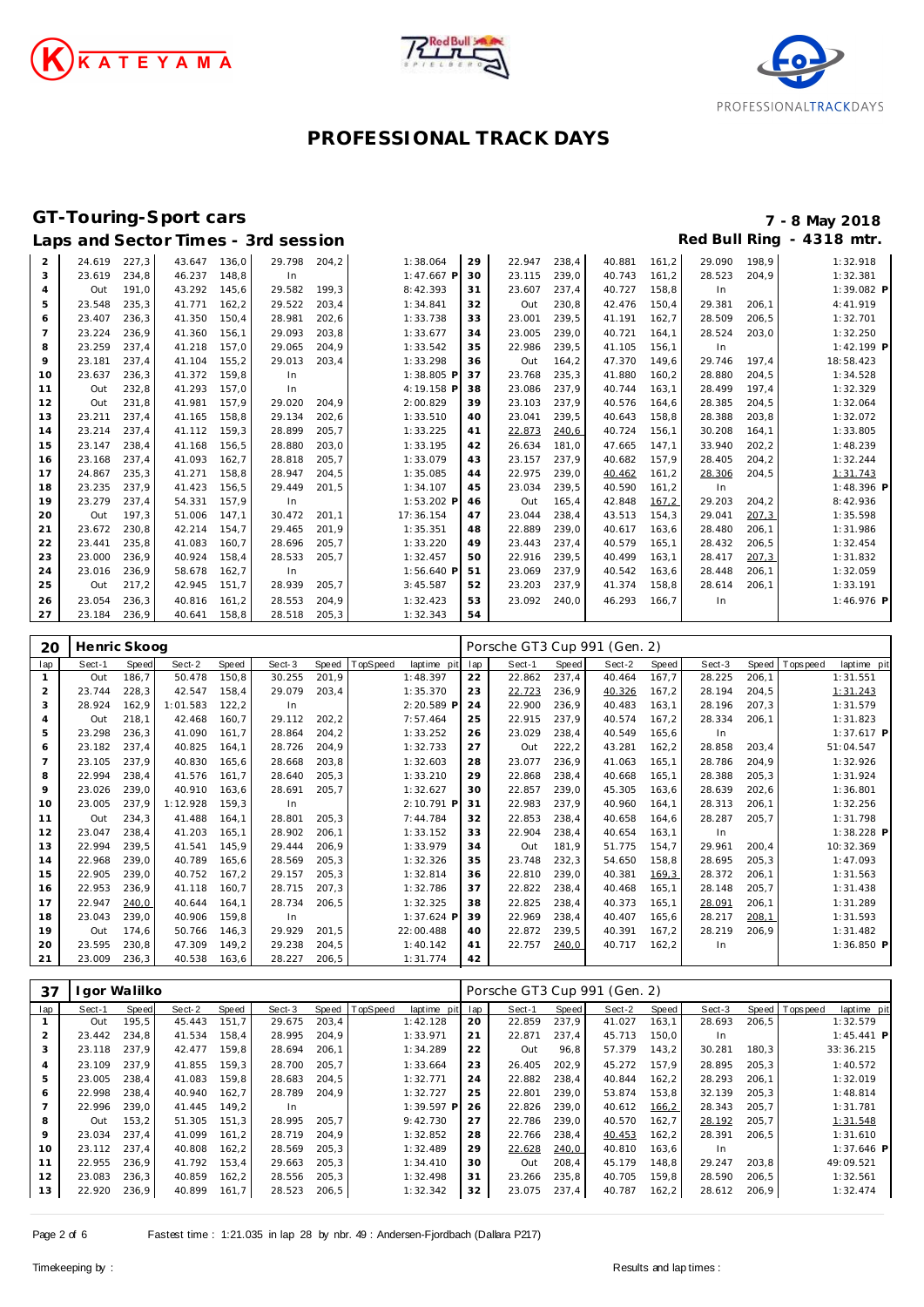





### **GT-Touring-Sport cars 7 - 8 May 2018**

| Laps and Sector Times - 3rd session | Red Bull Ring - 4318 mtr. |
|-------------------------------------|---------------------------|
|-------------------------------------|---------------------------|

| 14 | 23.037       | 236.9 | 40.803 161.7 | 28.672 205.7 |       | 1:32.512      | 33  | 23.068 237.9 |       | 40.456 | 165.6   | 29.198 | 187.2 | 1:32.722     |
|----|--------------|-------|--------------|--------------|-------|---------------|-----|--------------|-------|--------|---------|--------|-------|--------------|
| 15 | 23.298 225.4 |       | 41.862 150.0 | In.          |       | 1:40.309 P 34 |     | 25.000 235.8 |       | 40.643 | 163.1   | 28.537 | 207,7 | 1:34.180     |
| 16 | Out          | 207.6 | 42.655 151.3 | 29.039       | 205.3 | 18:38.837     | 35  | 22.870 237.9 |       | 40.740 | 162.7   | 28.530 | 205.7 | 1:32.140     |
| 17 | 23.270 236.3 |       | 41.003 157.9 | 28.565       | 205.7 | 1:32.838      | -36 | 22.905 237.4 |       | 40.501 | 164.1   | 28.632 | 206.1 | 1:32.038     |
| 18 | 23.010 237.4 |       | 41.284 161.2 | 28.725       | 204.9 | 1:33.019      | 37  | 23.158       | 192.7 | 44.136 | $154.3$ | In.    |       | $1:48.085$ P |
| 19 | 23.018 236,9 |       | 40.761 164,1 | 28.570 205,7 |       | 1:32.349      | -38 |              |       |        |         |        |       |              |

| 49             |        |       | Andersen-Fjordbach |       |        |       |          |              |     | Dallara P217 |       |        |       |        |       |             |              |
|----------------|--------|-------|--------------------|-------|--------|-------|----------|--------------|-----|--------------|-------|--------|-------|--------|-------|-------------|--------------|
| lap            | Sect-1 | Speed | Sect-2             | Speed | Sect-3 | Speed | TopSpeed | laptime pit  | lap | Sect-1       | Speed | Sect-2 | Speed | Sect-3 | Speed | T ops pee d | laptime pit  |
| $\mathbf{1}$   | Out    | 217,2 | 40.865             | 167.7 | 26.447 | 225,5 |          | 1:31.958     | 32  | Out          | 229,3 | 39.415 | 170.9 | 25.307 | 228,3 |             | 12:11.809    |
| 2              | 21.571 | 263,6 | 38.337             | 176,5 | 25.428 | 228,8 |          | 1:25.336     | 33  | 21.279       | 264,9 | 37.248 | 182,4 | 24.884 | 231,3 |             | 1:23.411     |
| 3              | 21.325 | 264,2 | 37.643             | 180,0 | 25.288 | 228,8 |          | 1:24.256     | 34  | 20.867       | 262,9 | 36.955 | 181,2 | 24.759 | 230,8 |             | 1:22.581     |
| $\overline{4}$ | 21.188 | 263,6 | 37.632             | 142,5 | 26.511 | 228,8 |          | 1:25.331     | 35  | 20.814       | 264,9 | 38.230 | 183,7 | 24.894 | 229,8 |             | 1:23.938     |
| 5              | 20.988 | 264,2 | 37.193             | 184,9 | 25.116 | 228,8 |          | 1:23.297     | 36  | 20.751       | 263,6 | 36.770 | 182,4 | 24.542 | 230,8 |             | 1:22.063     |
| 6              | 20.982 | 264,2 | 37.483             | 174,2 | 25.521 | 229,8 |          | 1:23.986     | 37  | 20.759       | 264,9 | 36.815 | 182,4 | 24.705 | 229,8 |             | 1:22.279     |
| $\overline{7}$ | 20.868 | 266,8 | 37.250             | 175,9 | 25.115 | 228,3 |          | 1:23.233     | 38  | 20.699       | 267,5 | 37.185 | 178,8 | 24.900 | 228,3 |             | 1:22.784     |
| 8              | 20.884 | 266,2 | 46.629             | 123,9 | In     |       |          | 1:51.931 P   | 39  | 20.664       | 267,5 | 37.988 | 178,2 | 25.161 | 228,8 |             | 1:23.813     |
| 9              | Out    | 228,3 | 38.981             | 175,9 | 25.509 | 227,8 |          | 9:59.935     | 40  | 20.936       | 266,8 | 38.299 | 186,2 | 25.104 | 227,8 |             | 1:24.339     |
| 10             | 21.271 | 263,6 | 38.133             | 175,3 | 25.878 | 220,9 |          | 1:25.282     | 41  | 20.896       | 268,2 | 37.090 | 178,2 | In     |       |             | 1:28.148 P   |
| 11             | 21.124 | 263,6 | 39.222             | 181,8 | 26.807 | 223,1 |          | 1:27.153     | 42  | Out          | 232,8 | 38.731 | 173,1 | 24.962 | 228,8 |             | 8:07.172     |
| 12             | 22.751 | 178,0 | 51.290             | 145,2 | In     |       |          | 1:54.479 P   | 43  | 20.994       | 264,9 | 37.296 | 186,9 | 24.675 | 231,8 |             | 1:22.965     |
| 13             | Out    | 225,9 | 39.560             | 173.1 | 25.828 | 226,9 |          | 9:12.276     | 44  | 20.724       | 265,5 | 36.941 | 184,9 | 24.610 | 232,3 |             | 1:22.275     |
| 14             | 21.456 | 264,2 | 37.792             | 174.8 | 25.836 | 227,4 |          | 1:25.084     | 45  | 20.606       | 265,5 | 37.497 | 180,0 | 24.668 | 230,3 |             | 1:22.771     |
| 15             | 20.995 | 265,5 | 37.489             | 181,2 | 25.414 | 228,8 |          | 1:23.898     | 46  | 20.774       | 266,8 | 37.098 | 180,6 | 24.400 | 232,3 |             | 1:22.272     |
| 16             | 20.945 | 266,2 | 37.301             | 177,6 | 25.038 | 230,8 |          | 1:23.284     | 47  | 20.677       | 266,8 | 36.973 | 183,1 | 24.342 | 233,3 |             | 1:21.992     |
| 17             | 21.279 | 266,8 | 37.490             | 171.4 | 25.502 | 229,8 |          | 1:24.271     | 48  | 20.612       | 266,2 | 36.945 | 181,8 | 24.457 | 233,3 |             | 1:22.014     |
| 18             | 20.983 | 268,8 | 37.564             | 176,5 | 25.136 | 228,8 |          | 1:23.683     | 49  | 20.583       | 267,5 | 37.135 | 180,6 | 26.766 | 228,3 |             | 1:24.484     |
| 19             | 21.465 | 264,9 | 37.155             | 178,2 | 24.861 | 229,8 |          | 1:23.481     | 50  | 20.846       | 267,5 | 37.480 | 183,7 | 24.798 | 230,3 |             | 1:23.124     |
| 20             | 20.926 | 266,2 | 37.072             | 175,9 | 25.261 | 231,3 |          | 1:23.259     | 51  | 20.756       | 267,5 | 37.342 | 183,7 | 24.744 | 229,3 |             | 1:22.842     |
| 21             | 20.770 | 265,5 | 37.172             | 181,2 | In     |       |          | 1:28.643 F   | 52  | 20.718       | 268,2 | 37.471 | 179,4 | 24.890 | 230,8 |             | 1:23.079     |
| 22             | Out    | 236,3 | 39.135             | 172,5 | 25.047 | 230,8 |          | 5:49.216     | 53  | 20.983       | 264,9 | 37.551 | 188,2 | In     |       |             | 1:28.383 P   |
| 23             | 21.312 | 266,2 | 37.186             | 174,8 | 24.563 | 232,8 |          | 1:23.061     | 54  | Out          | 238,4 | 50.714 | 141,0 | 26.907 | 224,1 |             | 34:08.474    |
| 24             | 20.458 | 266,8 | 36.474             | 186,2 | 24.165 | 231,3 |          | 1:21.097     | 55  | 21.386       | 263,6 | 37.235 | 175,3 | 24.470 | 231,3 |             | 1:23.091     |
| 25             | 20.674 | 257,9 | 37.889             | 172,5 | 24.434 | 234,3 |          | 1:22.997     | 56  | 20.596       | 266,8 | 36.581 | 186,2 | 24.121 | 232,8 |             | 1:21.298     |
| 26             | 22.156 | 264,9 | 36.355             | 177,6 | In     |       |          | 1:31.062 F   | 57  | 20.597       | 266,2 | 36.613 | 179,4 | In     |       |             | $1:31.404$ P |
| 27             | Out    | 239,0 | 38.662             | 174,2 | 26.242 | 231,8 |          | 12:12.647    | 58  | Out          | 253,0 | 39.193 | 180,0 | 24.238 | 232,3 |             | 1:59.497     |
| 28             | 20.522 | 264,2 | 36.313             | 180,0 | 24.200 | 232,8 |          | 1:21.035     | 59  | 21.598       | 262,3 | 36.651 | 186,2 | 24.207 | 232,8 |             | 1:22.456     |
| 29             | 20.602 | 266,2 | 36.264             | 180,0 | 24.254 | 232,8 |          | 1:21.120     | 60  | 20.589       | 267,5 | 36.545 | 175,9 | 24.834 | 227,4 |             | 1:21.968     |
| 30             | 20.501 | 265,5 | 36.432             | 175,3 | 24.145 | 233,3 |          | 1:21.078     | 61  | 20.598       | 267,5 | 36.707 | 174,2 | In     |       |             | 1:27.329 P   |
| 31             | 20.406 | 266,2 | 38.166             | 177.6 | In     |       |          | $1:30.577$ P | 62  |              |       |        |       |        |       |             |              |

| 55             | Black Falcon 2 |       |        |       |        |       |          |             |     | Porsche GT3 Cup 991 (Gen. 2) |       |        |       |        |       |            |              |  |
|----------------|----------------|-------|--------|-------|--------|-------|----------|-------------|-----|------------------------------|-------|--------|-------|--------|-------|------------|--------------|--|
| lap            | Sect-1         | Speed | Sect-2 | Speed | Sect-3 | Speed | TopSpeed | laptime pit | lap | Sect-1                       | Speed | Sect-2 | Speed | Sect-3 | Speed | T ops peed | laptime pit  |  |
| $\mathbf{1}$   | Out            | 200,2 | 41.720 | 155.6 | 28.603 | 204,9 |          | 1:36.009    | 29  | 23.024                       | 239,5 | 40.779 | 163,6 | 28.476 | 205,3 |            | 1:32.279     |  |
| $\overline{2}$ | 22.877         | 236.9 | 41.031 | 160.7 | 28.319 | 206.1 |          | 1:32.227    | 30  | 22.944                       | 239.0 | 40.765 | 156,5 | 28.280 | 206.1 |            | 1:31.989     |  |
| 3              | 22.918         | 237,9 | 40.650 | 162,7 | 28.363 | 206,5 |          | 1:31.931    | 31  | 23.026                       | 239,5 | 42.179 | 157,9 | 28.642 | 205,7 |            | 1:33.847     |  |
| $\overline{4}$ | 22.854         | 238,4 | 40.595 | 158.8 | 28.231 | 206,9 |          | 1:31.680    | 32  | 23.069                       | 239.0 | 40.734 | 162,7 | 28.465 | 204,5 |            | 1:32.268     |  |
| 5              | 22.900         | 238,4 | 41.329 | 152,1 | 28.871 | 206,9 |          | 1:33.100    | 33  | 23.082                       | 239,0 | 40.967 | 159.8 | 28.479 | 206,5 |            | 1:32.528     |  |
| 6              | 22.837         | 238.4 | 40.423 | 160.7 | 28.162 | 206,9 |          | 1:31.422    | 34  | 22.867                       | 239,5 | 40.689 | 158.8 | 28.393 | 206.9 |            | 1:31.949     |  |
| $\overline{7}$ | 22.819         | 237.9 | 40.552 | 160.2 | In     |       |          | 1:38.557 P  | 35  | 23.711                       | 225,0 | 41.410 | 158.8 | In     |       |            | $1:39.781$ P |  |
| 8              | Out            | 219.9 | 42.512 | 155.6 | 30.233 | 204.9 |          | 7:58.661    | 36  | Out                          | 191.7 | 44.719 | 156,5 | 29.359 | 203.4 |            | 57:37.227    |  |
| 9              | 23.163         | 236,3 | 41.258 | 158.8 | 28.973 | 203,4 |          | 1:33.394    | 37  | 23.267                       | 235,8 | 41.758 | 153,8 | 28.907 | 203,8 |            | 1:33.932     |  |
| 10             | 23.118         | 237,4 | 40.981 | 160,7 | 28.703 | 203,8 |          | 1:32.802    | 38  | 23.090                       | 238,4 | 41.185 | 160,2 | 29.465 | 198,2 |            | 1:33.740     |  |
| 11             | 23.020         | 236,9 | 42.078 | 163.6 | 29.013 | 205,3 |          | 1:34.111    | 39  | 23.302                       | 236,3 | 41.021 | 160,2 | 28.941 | 204,2 |            | 1:33.264     |  |
| 12             | 23.108         | 236,3 | 40.921 | 162,7 | 29.053 | 197.1 |          | 1:33.082    | 40  | 23.123                       | 236,9 | 40.626 | 159,8 | 28.572 | 204,9 |            | 1:32.321     |  |
| 13             | 23.167         | 236,9 | 40.915 | 156.5 | 28.893 | 206,9 |          | 1:32.975    | 41  | 23.158                       | 236,9 | 40.537 | 162,7 | 28.633 | 204,2 |            | 1:32.328     |  |
| 14             | 23.971         | 233.3 | 41.124 | 157.9 | 28.801 | 206,1 |          | 1:33.896    | 42  | 23.119                       | 237.9 | 40.616 | 165.6 | 28.820 | 204.9 |            | 1:32.555     |  |
| 15             | 23.267         | 237,4 | 40.793 | 162,2 | In     |       |          | 1:38.390 P  | 43  | 23.048                       | 236,9 | 40.919 | 160,2 | 28.501 | 205,7 |            | 1:32.468     |  |
| 16             | Out            | 231,3 | 41.351 | 159.8 | 28.855 | 204,5 |          | 6:03.223    | 44  | 23.115                       | 237,4 | 40.873 | 160,7 | 28.582 | 207,3 |            | 1:32.570     |  |
| 17             | 23.119         | 235.8 | 41.882 | 167,7 | 28.986 | 204.9 |          | 1:33.987    | 45  | 23.203                       | 237.9 | 40.966 | 157.4 | 28.391 | 207,3 |            | 1:32.560     |  |
| 18             | 23.120         | 236,9 | 41.095 | 159.8 | 28.945 | 205,3 |          | 1:33.160    | 46  | 23.033                       | 237.9 | 41.075 | 159.8 | 29.640 | 194.2 |            | 1:33.748     |  |
| 19             | 23.162         | 236,3 | 41.075 | 158,8 | 28.599 | 205,7 |          | 1:32.836    | 47  | 23.502                       | 237,4 | 41.410 | 160,2 | 28.950 | 205,3 |            | 1:33.862     |  |
| 20             | 23.023         | 237.4 | 40.803 | 157.0 | 28.667 | 203.8 |          | 1:32.493    | 48  | 23.133                       | 236.9 | 41.135 | 157.4 | 28.757 | 204.5 |            | 1:33.025     |  |
| 21             | 23.085         | 237.4 | 40.910 | 159,3 | 29.074 | 196.7 |          | 1:33.069    | 49  | 23.128                       | 238,4 | 41.198 | 162,7 | 28.670 | 205,3 |            | 1:32.996     |  |
| 22             | 23.146         | 237,4 | 40.897 | 158,8 | 28.602 | 205,3 |          | 1:32.645    | 50  | 23.160                       | 237,9 | 41.502 | 158,8 | 29.207 | 199,3 |            | 1:33.869     |  |
| 23             | 23.023         | 237,9 | 41.039 | 156,5 | 28.855 | 205,3 |          | 1:32.917    | 51  | 23.210                       | 238,4 | 40.847 | 163,1 | 28.663 | 204,9 |            | 1:32.720     |  |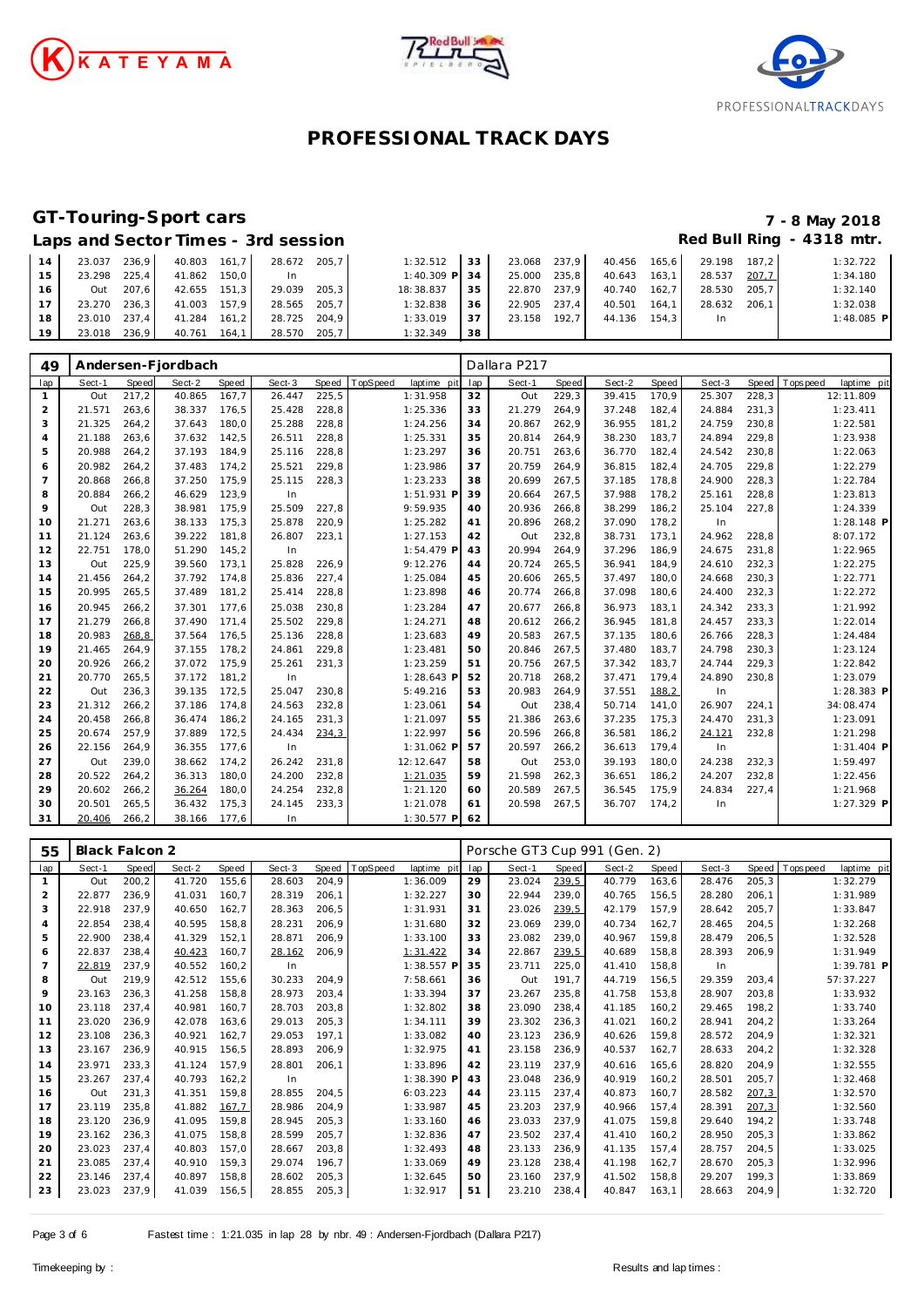





### **GT-Touring-Sport cars 7 - 8 May 2018**

#### Laps and Sector Times - 3rd session **Red Bull Ring - 4318 mtr. Red Bull Ring - 4318 mtr.**

| 24   |  | 23.019 237.4 40.978 154.7 28.616 204.9 |       | 1:32.613        | 52 |  | 23.160 237,9 40.924 159,8 | 28.858       | 204.2 | 1:32.942     |
|------|--|----------------------------------------|-------|-----------------|----|--|---------------------------|--------------|-------|--------------|
| 25   |  | 23.000 237,4 1:02.523 150,0            | In In | $2:01.205$ P 53 |    |  | 22.975 238,4 41.109 159,8 | 28.747 204.9 |       | 1:32.831     |
| 26 l |  | Out 126,4 48.997 144,8 31.324 202,6    |       | 11:00.265       | 54 |  | 22.979 238,4 40.562 160,7 | 28.613 206.1 |       | 1:32.154     |
| 27   |  | 24.210 223.1 44.974 150.4 30.326 205.3 |       | 1:39.510        | 55 |  | 22.943 239,0 41.179 160,2 | 28.711 205.7 |       | 1:32.833     |
| 28   |  | 23.020 237,4 41.117 159,8 28.421 203,0 |       | 1:32.558        | 56 |  | 22.960 239,0 41.047 159,8 | In.          |       | $1:38.192$ P |

| 77             | Marcin Jedlinski |       |        |       |        |       |          |              |     | Audi R8 LMS |        |        |       |        |       |            |              |
|----------------|------------------|-------|--------|-------|--------|-------|----------|--------------|-----|-------------|--------|--------|-------|--------|-------|------------|--------------|
| lap            | Sect-1           | Speed | Sect-2 | Speed | Sect-3 | Speed | TopSpeed | laptime pit  | lap | Sect-1      | Speed  | Sect-2 | Speed | Sect-3 | Speed | T ops peed | laptime pit  |
|                | Out              | 176,0 | 58.200 | 125,9 | In     |       |          | $2:08.604$ P | 16  | Out         | 237,9  | 39.827 | 161,7 | 27.911 | 208,5 |            | 5:17.468     |
| 2              | Out              | 235.8 | 40.703 | 161.2 | 28.598 | 209.7 |          | 7:54.931     | 17  | 22.634      | 243.8  | 40.961 | 153.0 | 27.834 | 208.1 |            | 1:31.429     |
| 3              | 22.595           | 243.8 | 39.745 | 168.2 | 27.648 | 208,5 |          | 1:29.988     | 18  | 22.558      | 243.8  | 39.488 | 169,8 | 27.373 | 210.5 |            | 1:29.419     |
| $\overline{4}$ | 15:02.533        | 237.4 | 40.331 | 166.7 | 28.088 | 200,7 |          | 1:16:10.952  | 19  | 22.445      | 244.9  | 39.089 | 172,5 | 27.532 | 207.7 |            | 1:29.066     |
| 5              | 22.880           | 245.5 | 39.620 | 169.3 | 28.041 | 211.4 |          | 1:30.541     | 20  | 22.484      | 244.4  | 38.999 | 169.8 | 27.506 | 211.4 |            | 1:28.989     |
| 6              | 22.928           | 243,8 | 39.673 | 169,3 | 27.085 | 210,9 |          | 1:29.686     | 21  | 22.813      | 244,9  | 39.010 | 169,8 | 27.140 | 210.5 |            | 1:28.963     |
| $\overline{7}$ | 22.563           | 246.1 | 39.177 | 167.2 | 27.280 | 210.5 |          | 1:29.020     | 22  | 22.352      | 245.5  | 39.071 | 173.6 | 27.232 | 209.3 |            | 1:28.655     |
| 8              | 22.350           | 246.1 | 49.838 | 155.6 | 27.715 | 211.8 |          | 1:39.903     | 23  | 22.582      | 245.5  | 39.431 | 163,6 | In.    |       |            | $1:36.568$ P |
| 9              | 22.417           | 244.9 | 39.265 | 165.6 | 27.246 | 209.7 |          | 1:28.928     | 24  | Out         | 234,8  | 40.799 | 164,6 | 27.847 | 210.1 |            | 57:42.236    |
| 10             | 22.311           | 246,1 | 38.981 | 171.4 | 27.120 | 210,1 |          | 1:28.412     | 25  | 22.677      | 242.7  | 40.760 | 161.7 | 29.360 | 188,8 |            | 1:32.797     |
| 11             | 22.443           | 246,6 | 39.123 | 168,2 | 27.386 | 207,7 |          | 1:28.952     | 26  | 23.137      | 243.3  | 39.508 | 166,2 | 27.602 | 209.7 |            | 1:30.247     |
| 12             | 22.498           | 244.9 | 38.880 | 167.7 | 27.145 | 212,2 |          | 1:28.523     | 27  | 22.596      | 243.8  | 39.172 | 174,8 | 27.592 | 210.5 |            | 1:29.360     |
| 13             | 22.501           | 244.9 | 39.171 | 170.9 | 27.236 | 211,4 |          | 1:28.908     | 28  | 22.580      | 244, 4 | 39.730 | 156,5 | In.    |       |            | $1:37.442$ P |
| 14             | 22.432           | 243,8 | 39.407 | 166.7 | 27.471 | 211,4 |          | 1:29.310     | 29  | Out         | 157.2  | 45.247 | 146.7 | In.    |       |            | $5:06.145$ P |
| 15             | 22.334           | 246.1 | 39.397 | 170.9 | In     |       |          | $1:37.726$ P | 30  |             |        |        |       |        |       |            |              |

| 87             | Richard Wagner |       |        |       |        |        |          |              | Porsche GT3 Cup 991 (Gen. 2) |        |       |        |        |        |        |             |              |
|----------------|----------------|-------|--------|-------|--------|--------|----------|--------------|------------------------------|--------|-------|--------|--------|--------|--------|-------------|--------------|
| lap            | Sect-1         | Speed | Sect-2 | Speed | Sect-3 | Speed  | TopSpeed | laptime pit  | lap                          | Sect-1 | Speed | Sect-2 | Speed  | Sect-3 | Speed  | T ops pee d | laptime pit  |
| 1              | Out            | 148,1 | 57.231 | 111.1 | 35.637 | 162,7  |          | 2:02.903     | 23                           | Out    | 167.2 | 52.722 | 107.6  | 33.644 | 201,1  |             | 39:47.844    |
| $\overline{2}$ | 31.907         | 172,1 | 56.260 | 138,5 | In.    |        |          | 2:05.783 P   | 24                           | 23.760 | 234,3 | 43.195 | 155,6  | 29.568 | 202, 2 |             | 1:36.523     |
| 3              | Out            | 168.8 | 49.021 | 140.3 | In.    |        |          | 7:44.483 P   | 25                           | 23.480 | 236.3 | 41.578 | 158.8  | 29.047 | 199.6  |             | 1:34.105     |
| 4              | Out            | 222,6 | 42.465 | 153.0 | In.    |        |          | 2:06.883 P   | 26                           | 23.277 | 236.9 | 41.007 | 162,7  | 28.807 | 202,6  |             | 1:33.091     |
| 5              | Out            | 229,3 | 41.939 | 154.7 | 29.141 | 203,0  |          | 1:57.908     | 27                           | 23.289 | 236,9 | 40.949 | 163,1  | 28.772 | 202,6  |             | 1:33.010     |
| 6              | 23.403         | 235.8 | 41.664 | 158.4 | 29.016 | 203,4  |          | 1:34.083     | 28                           | 23.408 | 236,9 | 40.845 | 162, 2 | 28.795 | 203,4  |             | 1:33.048     |
| $\overline{7}$ | 23.417         | 237,4 | 41.533 | 157,9 | 28.964 | 202,6  |          | 1:33.914     | 29                           | 23.239 | 236,9 | 41.222 | 162, 2 | 28.774 | 202,2  |             | 1:33.235     |
| 8              | 23.556         | 237,4 | 41.518 | 158,4 | 29.736 | 203,0  |          | 1:34.810     | 30                           | 23.296 | 238,4 | 41.534 | 162, 2 | In     |        |             | 1:37.594 P   |
| 9              | 23.741         | 222,2 | 42.396 | 143.2 | 29.532 | 203,8  |          | 1:35.669     | 31                           | Out    | 234,8 | 41.077 | 158,8  | 28.803 | 203,8  |             | 4:15.030     |
| 10             | 23.805         | 240,0 | 41.986 | 161.2 | 28.922 | 204,2  |          | 1:34.713     | 32                           | 23.285 | 237.9 | 40.839 | 157,4  | 29.322 | 197,4  |             | 1:33.446     |
| 11             | 23.314         | 238.4 | 41.055 | 157.9 | 28.936 | 203,8  |          | 1:33.305     | 33                           | 23.498 | 236,9 | 40.967 | 162,7  | 28.865 | 202,6  |             | 1:33.330     |
| 12             | 23.221         | 237.9 | 41.044 | 157.0 | 28.876 | 204,2  |          | 1:33.141     | 34                           | 23.186 | 238.4 | 40.942 | 158.4  | 28.821 | 203,4  |             | 1:32.949     |
| 13             | 23.269         | 237,9 | 41.988 | 162,7 | In     |        |          | 1:40.765 P   | 35                           | 23.151 | 239,0 | 40.746 | 162,7  | 28.745 | 202, 2 |             | 1:32.642     |
| 14             | Out            | 227,3 | 41.770 | 155.2 | 29.111 | 203,8  |          | 3:41.172     | 36                           | 23.249 | 237,4 | 40.974 | 159,3  | In     |        |             | $1:39.044$ P |
| 15             | 23.558         | 235.8 | 41.393 | 156.1 | 28.988 | 202, 2 |          | 1:33.939     | 37                           | Out    | 231.8 | 42.062 | 157.9  | 29.223 | 203.0  |             | 5:44.520     |
| 16             | 23.479         | 235,3 | 41.439 | 158.4 | 29.041 | 203,8  |          | 1:33.959     | 38                           | 23.344 | 237,4 | 41.060 | 161.7  | 28.877 | 203,8  |             | 1:33.281     |
| 17             | 23.354         | 237.9 | 40.980 | 152.5 | 29.489 | 203,4  |          | 1:33.823     | 39                           | 23.271 | 238.4 | 41.383 | 161,2  | 28.759 | 204,2  |             | 1:33.413     |
| 18             | 23.305         | 237.4 | 40.951 | 155.6 | 29.587 | 203,0  |          | 1:33.843     | 40                           | 23.145 | 237.9 | 40.799 | 157.4  | 29.032 | 203.4  |             | 1:32.976     |
| 19             | 23.314         | 236,9 | 41.179 | 157,9 | 28.831 | 205,3  |          | 1:33.324     | 41                           | 23.639 | 236,9 | 40.805 | 161,2  | 28.914 | 204, 2 |             | 1:33.358     |
| 20             | 23.355         | 236.9 | 40.972 | 156.5 | 28.980 | 201.9  |          | 1:33.307     | 42                           | 23.229 | 238,4 | 41.459 | 161,2  | 29.053 | 201.5  |             | 1:33.741     |
| 21             | 23.351         | 237.4 | 41.157 | 157.0 | 29.040 | 204.5  |          | 1:33.548     | 43                           | 23.212 | 239.0 | 40.804 | 159,3  | 29.358 | 186.2  |             | 1:33.374     |
| 22             | 25.774         | 190,3 | 49.971 | 112,5 | In     |        |          | $1:55.734$ P | 44                           | 25.023 | 191,0 | 42.731 | 156,1  | In     |        |             | 1:43.820 P   |

| 99             | Race-Art |       |          |       |        |       |                |              | <b>AMG</b> |        |       |        |       |        |       |                 |              |
|----------------|----------|-------|----------|-------|--------|-------|----------------|--------------|------------|--------|-------|--------|-------|--------|-------|-----------------|--------------|
| lap            | Sect-1   | Speed | Sect-2   | Speed | Sect-3 |       | Speed TopSpeed | laptime pit  | lap        | Sect-1 | Speed | Sect-2 | Speed | Sect-3 |       | Speed Tops peed | laptime pit  |
|                | Out      | 176,3 | 1:04.243 | 117.6 | In.    |       |                | $2:15.944$ P | 32         | 23.023 | 234,8 | 40.828 | 159,3 | 27.829 | 206,1 |                 | 1:31.680     |
|                | Out      | 211.3 | 46.294   | 134.3 | 30.538 | 197,8 |                | 8:02.951     | 33         | 23.099 | 233,8 | 42.278 | 155,2 | 28.023 | 206,9 |                 | 1:33.400     |
| 3              | 24.221   | 230.8 | 42.605   | 139.9 | 29.308 | 203,4 |                | 1:36.134     | 34         | 23.103 | 233.8 | 40.681 | 157.4 | 28.182 | 208,1 |                 | 1:31.966     |
| 4              | 23.541   | 232,8 | 41.247   | 150.8 | 28.542 | 204,5 |                | 1:33.330     | 35         | 23.105 | 234,3 | 41.079 | 158,4 | 27.745 | 206,1 |                 | 1:31.929     |
| 5              | 23.920   | 233,3 | 41.082   | 152,1 | 28.857 | 204,5 |                | 1:33.859     | 36         | 23.178 | 234,3 | 40.848 | 161.7 | 27.846 | 206,9 |                 | 1:31.872     |
| 6              | 23.524   | 235,3 | 41.226   | 156.1 | 28.686 | 204,2 |                | 1:33.436     | 37         | 23.004 | 235,8 | 40.699 | 161.7 | 27.640 | 206,1 |                 | 1:31.343     |
| $\overline{7}$ | 23.518   | 233.3 | 41.960   | 150.4 | 28.582 | 204,9 |                | 1:34.060     | 38         | 23.030 | 236,3 | 40.828 | 161,2 | 27.759 | 206.1 |                 | 1:31.617     |
| 8              | 23.474   | 233,8 | 40.796   | 157,4 | 28.426 | 203,4 |                | 1:32.696     | 39         | 23.376 | 198,8 | 41.262 | 158.8 | In.    |       |                 | $1:40.138$ P |
| 9              | 23.367   | 233,3 | 41.263   | 153,8 | 28.523 | 204,9 |                | 1:33.153     | 40         | Out    | 226,4 | 45.913 | 141.4 | In     |       |                 | 3:11.233 P   |
| 10             | 23.537   | 233,3 | 41.355   | 156.1 | 28.268 | 204,9 |                | 1:33.160     | 41         | Out    | 186,0 | 54.570 | 108.9 | 35.977 | 160,5 |                 | 38:58.929    |
| 11             | 23.446   | 232,8 | 40.897   | 156,1 | 28.281 | 203,8 |                | 1:32.624     | 42         | 30.758 | 212,1 | 43.608 | 146,7 | 30.866 | 175,9 |                 | 1:45.232     |
| 12             | 23.441   | 233,3 | 40.764   | 157.9 | 27.909 | 206,5 |                | 1:32.114     | 43         | 25.072 | 222,2 | 41.994 | 155,2 | In     |       |                 | 1:44.776 P   |
| 13             | 23.278   | 234.8 | 40.612   | 158.4 | 27.913 | 206,9 |                | 1:31.803     | 44         | Out    | 214,6 | 42.307 | 150,0 | 28.236 | 204,9 |                 | 4:31.077     |
| 14             | 23.140   | 235,8 | 40.731   | 153,8 | In     |       |                | 1:38.079 P   | 45         | 23.387 | 231,8 | 40.983 | 161,2 | 28.001 | 205,7 |                 | 1:32.371     |
| 15             | Out      | 204,4 | 41.465   | 152,5 | 28.520 | 203,8 |                | 4:48.371     | 46         | 23.243 | 232,8 | 40.777 | 158,4 | 28.129 | 204,2 |                 | 1:32.149     |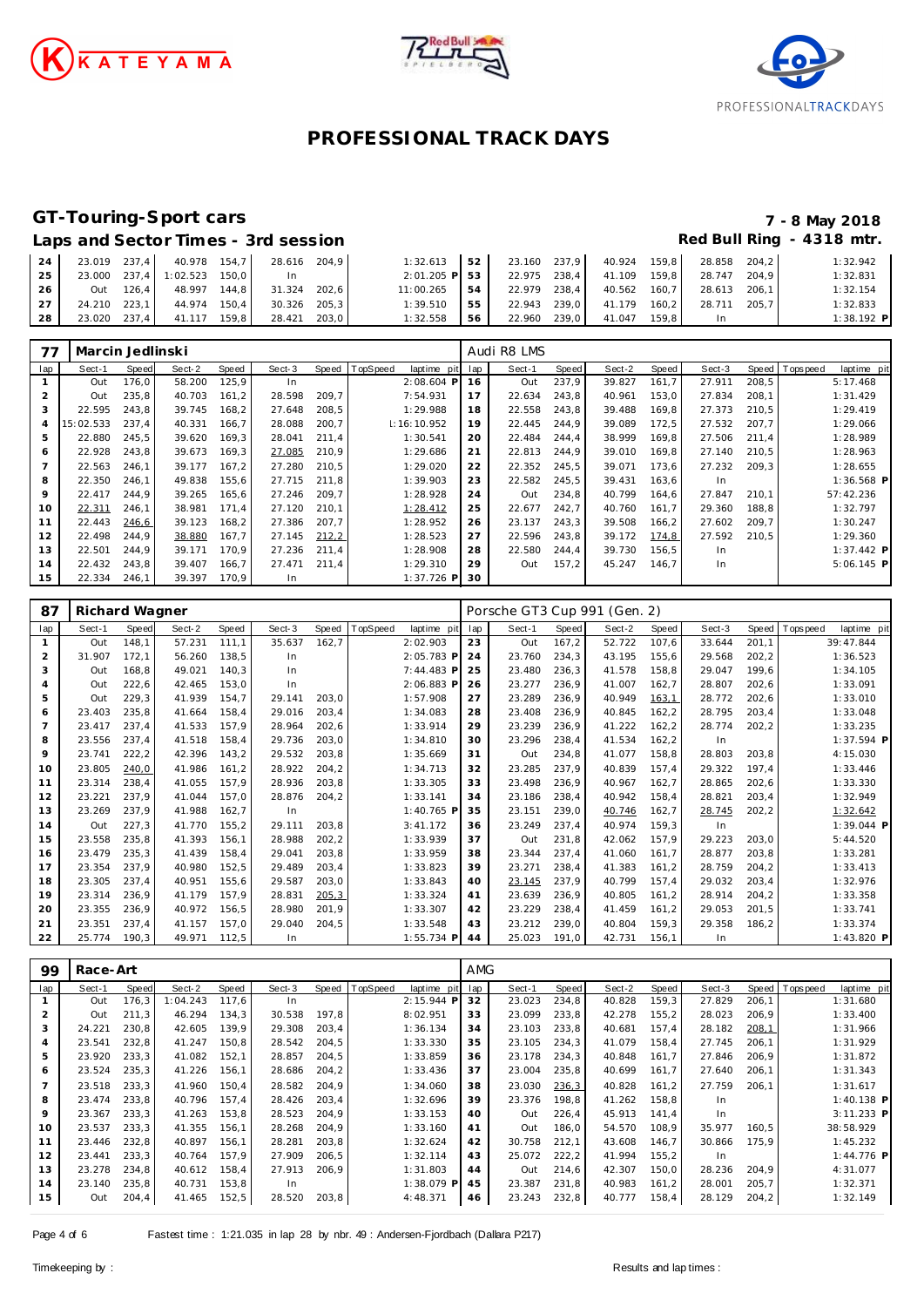





# **GT-Touring-Sport cars 7 - 8 May 2018**

|    |        |       |        |       | Laps and Sector Times - 3rd session |       |              |    |        |       |        |       | Red Bull Ring |       | - 4318 mtr. |
|----|--------|-------|--------|-------|-------------------------------------|-------|--------------|----|--------|-------|--------|-------|---------------|-------|-------------|
| 16 | 23.380 | 235,3 | 41.230 | 148.8 | 28.355                              | 206,1 | 1:32.965     | 47 | 23.194 | 233,3 | 40.600 | 158,8 | 27.917        | 206.9 | 1:31.711    |
| 17 | 25.359 | 171.8 | 48.958 | 138,1 | 29.593                              | 205,7 | 1:43.910     | 48 | 23.235 | 234,3 | 40.878 | 156,5 | In            |       | 1:39.577 P  |
| 18 | 24.025 | 209,2 | 41.112 | 150,0 | 27.954                              | 205,7 | 1:33.091     | 49 | Out    | 215,9 | 42.072 | 156,5 | 27.932        | 204,2 | 4:09.302    |
| 19 | 23.228 | 233,3 | 40.629 | 157.0 | 27.999                              | 205,3 | 1:31.856     | 50 | 23.120 | 233,8 | 40.310 | 167,2 | 27.702        | 207.3 | 1:31.132    |
| 20 | 23.177 | 233,3 | 40.594 | 159,3 | 27.749                              | 206,5 | 1:31.520     | 51 | 23.087 | 235,3 | 40.302 | 158,8 | 30.293        | 205,3 | 1:33.682    |
| 21 | 23.230 | 233,3 | 40.587 | 159.3 | 27.929                              | 205,3 | 1:31.746     | 52 | 23.079 | 234,3 | 40.270 | 161.2 | 27.561        | 207.7 | 1:30.910    |
| 22 | 23.017 | 233,8 | 40.360 | 165,1 | 28.055                              | 204,9 | 1:31.432     | 53 | 23.737 | 234,3 | 39.967 | 167,7 | 27.782        | 206,1 | 1:31.486    |
| 23 | 23.408 | 233,8 | 40.740 | 157.9 | In.                                 |       | $1:37.354$ P | 54 | 23.030 | 233,8 | 39.845 | 166,7 | 27.488        | 206,5 | 1:30.363    |
| 24 | Out    | 214,2 | 44.253 | 137.8 | 29.341                              | 203,4 | 31:09.203    | 55 | 22.986 | 233,8 | 39.986 | 161,2 | 27.502        | 205,7 | 1:30.474    |
| 25 | 23.512 | 233,8 | 40.987 | 156,5 | 28.093                              | 205,7 | 1:32.592     | 56 | 23.067 | 234,3 | 40.345 | 164,6 | 27.369        | 207,3 | 1:30.781    |
| 26 | 23.289 | 235,3 | 41.022 | 157,0 | 28.108                              | 205,3 | 1:32.419     | 57 | 23.084 | 235,3 | 40.348 | 159,8 | 27.675        | 206,5 | 1:31.107    |
| 27 | 23.040 | 235,3 | 40.553 | 164,6 | 27.883                              | 205,3 | 1:31.476     | 58 | 23.100 | 235,3 | 40.395 | 159,3 | In            |       | 1:38.897 P  |
| 28 | 23.190 | 235,3 | 40.887 | 162,7 | 27.754                              | 206,1 | 1:31.831     | 59 | Out    | 228,3 | 40.924 | 156,1 | 27.760        | 207,3 | 3:15.152    |
| 29 | 23.057 | 235,3 | 40.952 | 161,2 | 27.995                              | 205,3 | 1:32.004     | 60 | 23.190 | 232,8 | 40.092 | 163,6 | 27.467        | 206.1 | 1:30.749    |
| 30 | 23.150 | 234,3 | 40.532 | 164,1 | 28.141                              | 206,1 | 1:31.823     | 61 | 23.058 | 234,8 | 40.073 | 163,1 | In.           |       | 1:40.125 P  |
| 31 | 23.238 | 234,3 | 40.830 | 163,1 | 27.852                              | 206,5 | 1:31.920     | 62 |        |       |        |       |               |       |             |

| 777            | Ludwig-Schwager-Leibhauser |       |        |       |        |       |         |              |     | Ferrari 488 |       |        |       |        |       |            |              |  |
|----------------|----------------------------|-------|--------|-------|--------|-------|---------|--------------|-----|-------------|-------|--------|-------|--------|-------|------------|--------------|--|
| lap            | Sect-1                     | Speed | Sect-2 | Speed | Sect-3 | Speed | opSpeed | laptime pit  | lap | Sect-1      | Speed | Sect-2 | Speed | Sect-3 | Speed | T ops peed | laptime pit  |  |
| $\mathbf{1}$   | Out                        | 200.6 | 48.806 | 149,2 | 30.706 | 200,7 |         | 1:48.778     | 24  | 22.855      | 234,3 | 39.479 | 175,3 | 27.354 | 206,9 |            | 1:29.688     |  |
| 2              | 24.257                     | 229.3 | 43.986 | 159,3 | In     |       |         | $1:41.819$ P | 25  | 23.388      | 233,8 | 39.936 | 174,8 | 28.056 | 207,7 |            | 1:31.380     |  |
| 3              | Out                        | 229.8 | 40.485 | 159,3 | 28.592 | 205,3 |         | 10:08.282    | 26  | 22.732      | 235,3 | 39.219 | 176,5 | 27.208 | 208,1 |            | 1:29.159     |  |
| $\overline{4}$ | 22.855                     | 233.8 | 39.070 | 181,2 | 27.323 | 206,5 |         | 1:29.248     | 27  | 22.745      | 234,8 | 39.531 | 170,3 | In     |       |            | 1:34.593 P   |  |
| 5              | 22.673                     | 235,8 | 39.021 | 179,4 | 27.274 | 208,5 |         | 1:28.968     | 28  | Out         | 191.7 | 47.446 | 147,5 | 30.967 | 199.3 |            | 18:40.792    |  |
| 6              | 22.700                     | 236.3 | 38.960 | 176,5 | 27.205 | 207,7 |         | 1:28.865     | 29  | 29.761      | 162,9 | 48.226 | 150,8 | In     |       |            | $1:57.582$ P |  |
| $\overline{7}$ | 22.587                     | 235.8 | 39.076 | 169.3 | 32.850 | 207.7 |         | 1:34.513     | 30  | Out         | 207.6 | 41.988 | 155,6 | 28.971 | 203.0 |            | 16:57.365    |  |
| 8              | 22.736                     | 235.3 | 39.786 | 156.1 | 32.948 | 208,5 |         | 1:35.470     | 31  | 23.757      | 226,9 | 45.014 | 163,1 | In     |       |            | $1:42.238$ P |  |
| 9              | 23.255                     | 231.8 | 41.752 | 158.8 | In.    |       |         | 1:37.829 P   | 32  | Out         | 230.3 | 40.403 | 163,1 | 28.359 | 206.1 |            | 9:31.723     |  |
| 10             | Out                        | 229.3 | 40.686 | 167.7 | 28.260 | 205.7 |         | 12:37.537    | 33  | 22.820      | 234.8 | 39.000 | 178,2 | 27.091 | 207.7 |            | 1:28.911     |  |
| 11             | 22.996                     | 231.8 | 39.426 | 175.9 | 27.682 | 206,5 |         | 1:30.104     | 34  | 22.578      | 236,3 | 39.070 | 179,4 | 26.988 | 208,1 |            | 1:28.636     |  |
| 12             | 22.971                     | 233.8 | 39.106 | 170.3 | 28.415 | 205.7 |         | 1:30.492     | 35  | 22.556      | 236,3 | 38.890 | 180,6 | 26.960 | 209.3 |            | 1:28.406     |  |
| 13             | 22.783                     | 233,8 | 39.056 | 178,2 | 27.399 | 206,9 |         | 1:29.238     | 36  | 22.590      | 236,9 | 39.522 | 162,7 | 27.851 | 209,3 |            | 1:29.963     |  |
| 14             | 22.766                     | 234.3 | 39.037 | 177.0 | 29.332 | 206,1 |         | 1:31.135     | 37  | 22.590      | 237,4 | 41.531 | 165,6 | 27.679 | 210,1 |            | 1:31.800     |  |
| 15             | 22.863                     | 233.3 | 39.700 | 162,2 | In.    |       |         | $1:35.535$ P | 38  | 22.530      | 239,0 | 39.019 | 179,4 | 26.949 | 209,3 |            | 1:28.498     |  |
| 16             | Out                        | 229,3 | 40.205 | 167,2 | 28.243 | 206.1 |         | 10:18.779    | 39  | 22.544      | 237.4 | 39.220 | 176,5 | In     |       |            | $1:36.144$ P |  |
| 17             | 22.886                     | 234.3 | 39.983 | 173.1 | 27.695 | 206.5 |         | 1:30.564     | 40  | Out         | 227.8 | 40.723 | 170.9 | 27.401 | 208.9 |            | 11:55.035    |  |
| 18             | 22.826                     | 233.8 | 39.390 | 175.9 | 27.373 | 207,3 |         | 1:29.589     | 41  | 22.774      | 234,3 | 39.283 | 177.6 | 27.249 | 208,5 |            | 1:29.306     |  |
| 19             | 23.111                     | 232,8 | 40.104 | 166,2 | In.    |       |         | 1:35.251 P   | 42  | 22.619      | 236,9 | 39.049 | 175,3 | 27.923 | 208,5 |            | 1:29.591     |  |
| 20             | Out                        | 233.3 | 42.671 | 148.8 | 30.281 | 207.3 |         | 4:31.064     | 43  | 22.626      | 236.3 | 39.017 | 178,2 | 27.029 | 209.7 |            | 1:28.672     |  |
| 21             | 22.803                     | 235.3 | 39.150 | 175,9 | 27.350 | 205,3 |         | 1:29.303     | 44  | 22.576      | 236.9 | 38.986 | 179,4 | 27.118 | 209,7 |            | 1:28.680     |  |
| 22             | 22.733                     | 235.8 | 39.883 | 162.7 | In.    |       |         | $1:35.349$ P | 45  | 22.715      | 235.3 | 38.926 | 180,6 | 27.227 | 208,9 |            | 1:28.868     |  |
| 23             | Out                        | 232,3 | 39.912 | 168.8 | 27.740 | 205.7 |         | 5:26.035     | 46  | 22.732      | 235.3 | 39.094 | 180.0 | In     |       |            | $1:34.028$ P |  |

| 990 | Daniel Davidovac |       |          |       |        |       |                 |             | Opel Astra |        |       |        |       |        |       |                 |              |
|-----|------------------|-------|----------|-------|--------|-------|-----------------|-------------|------------|--------|-------|--------|-------|--------|-------|-----------------|--------------|
| lap | Sect-1           | Speed | Sect-2   | Speed | Sect-3 | Speed | <b>TopSpeed</b> | laptime pit | lap        | Sect-1 | Speed | Sect-2 | Speed | Sect-3 |       | Speed Tops peed | laptime pit  |
|     | Out              | 146,7 | 1:01.311 | 96,8  | 38.973 | 146,9 |                 | 2:15.501    | 16         | 25.192 | 212,5 | 44.344 | 142,1 | 30.939 | 185,9 |                 | 1:40.475     |
| 2   | 29.567           | 168.8 | 53.911   | 114.9 | 34.672 | 169,8 |                 | 1:58.150    | 17         | 26.029 | 184,1 | 48.869 | 130,8 | In     |       |                 | 1:52.396 P   |
| 3   | 28.117           | 176.0 | 51.002   | 123,3 | 33.412 | 182,7 |                 | 1:52.531    | 18         | Out    | 168,3 | 53.682 | 121,6 | 36.003 | 162,7 |                 | 42:30.431    |
| 4   | 26.065           | 208.0 | 46.339   | 135.0 | 31.977 | 185,2 |                 | 1:44.381    | 19         | 28.960 | 212,5 | 46.241 | 134,0 | 31.659 | 183,7 |                 | 1:46.860     |
| 5   | 25.814           | 209.6 | 45.384   | 130,8 | 31.803 | 183,7 |                 | 1:43.001    | 20         | 25.252 | 212,9 | 44.679 | 141,7 | 31.204 | 185,2 |                 | 1:41.135     |
| 6   | 25.806           | 208,4 | 45.685   | 134,7 | 31.429 | 184,9 |                 | 1:42.920    | 21         | 25.113 | 212,5 | 44.639 | 139,5 | 31.108 | 185,6 |                 | 1:40.860     |
|     | 25.528           | 211.7 | 44.110   | 137.1 | 31.149 | 185.9 |                 | 1:40.787    | 22         | 25.023 | 212.9 | 46.655 | 135.3 | 31.816 | 186,2 |                 | 1:43.494     |
| 8   | 25.368           | 212.1 | 44.487   | 138.8 | 30.996 | 186,2 |                 | 1:40.851    | 23         | 25.109 | 212.1 | 44.387 | 144.8 | 30.977 | 187,5 |                 | 1:40.473     |
| 9   | 25.162           | 214.6 | 45.995   | 134.0 | 31.508 | 185,9 |                 | 1:42.665    | 24         | 25.130 | 212,1 | 44.689 | 139.9 | 30.901 | 185,9 |                 | 1:40.720     |
| 10  | 25.128           | 213.4 | 44.586   | 132.7 | 31.138 | 185,6 |                 | 1:40.852    | 25         | 25.224 | 215,5 | 44.647 | 144.0 | 31.000 | 186,5 |                 | 1:40.871     |
| 11  | 25.116           | 215,5 | 44.561   | 144.8 | 31.078 | 186,5 |                 | 1:40.755    | 26         | 25.373 | 212,1 | 44.509 | 139,9 | 31.387 | 184,3 |                 | 1:41.269     |
| 12  | 25.162           | 212.9 | 45.241   | 132,4 | 31.028 | 187,2 |                 | 1:41.431    | 27         | 25.360 | 210.0 | 44.054 | 146,3 | 31.093 | 185,2 |                 | 1:40.507     |
| 13  | 25.058           | 213,4 | 44.199   | 144,4 | 30.911 | 185,2 |                 | 1:40.168    | 28         | 25.221 | 213,4 | 44.885 | 150,0 | 31.299 | 183,1 |                 | 1:41.405     |
| 14  | 25.168           | 212,9 | 44.420   | 135,7 | 31.143 | 183,7 |                 | 1:40.731    | 29         | 25.372 | 212,5 | 44.521 | 142,5 | 31.583 | 187,8 |                 | 1:41.476     |
| 15  | 25.232           | 212,9 | 45.049   | 138,8 | 31.493 | 186,5 |                 | 1:41.774    | 30         | 26.274 | 167,2 | 49.515 | 131,7 | In.    |       |                 | $1:53.174$ P |

|     | $993$ PIOTR-ANTONI-PATRICK |           |              |       |              |  |                       |                 | Maserati Granturismo MC GT4 |              |       |                           |  |                |  |                       |             |  |  |
|-----|----------------------------|-----------|--------------|-------|--------------|--|-----------------------|-----------------|-----------------------------|--------------|-------|---------------------------|--|----------------|--|-----------------------|-------------|--|--|
| lap | Sect-1                     | Speed     | Sect-2       | Speed |              |  | Sect-3 Speed TopSpeed | laptime pit lap |                             | Sect-1       | Speed | Sect-2 Speed              |  |                |  | Sect-3 Speed Topspeed | laptime pit |  |  |
|     |                            | Out 157.0 | 55.274 115,4 |       | 36.000 182,7 |  |                       | 2:06.795        | 24                          | 25.532 215,1 |       | 43.667 147,5              |  | 30.864 187,8   |  |                       | 1:40.063    |  |  |
|     | 27.188 208,8               |           | 48.293 131.1 |       | 33.249 185.9 |  |                       | 1:48.730        | 25                          |              |       | 25.156 216.4 44.116 149.2 |  | 30.794 187.8   |  |                       | 1:40.066    |  |  |
|     | 26.123 212,1               |           | 45.766 138,5 |       | 31.748 187.5 |  |                       | 1:43.637        | 26                          | 25.460 215,5 |       | 44.162 150,4              |  | $30.612$ 188.2 |  |                       | 1:40.234    |  |  |